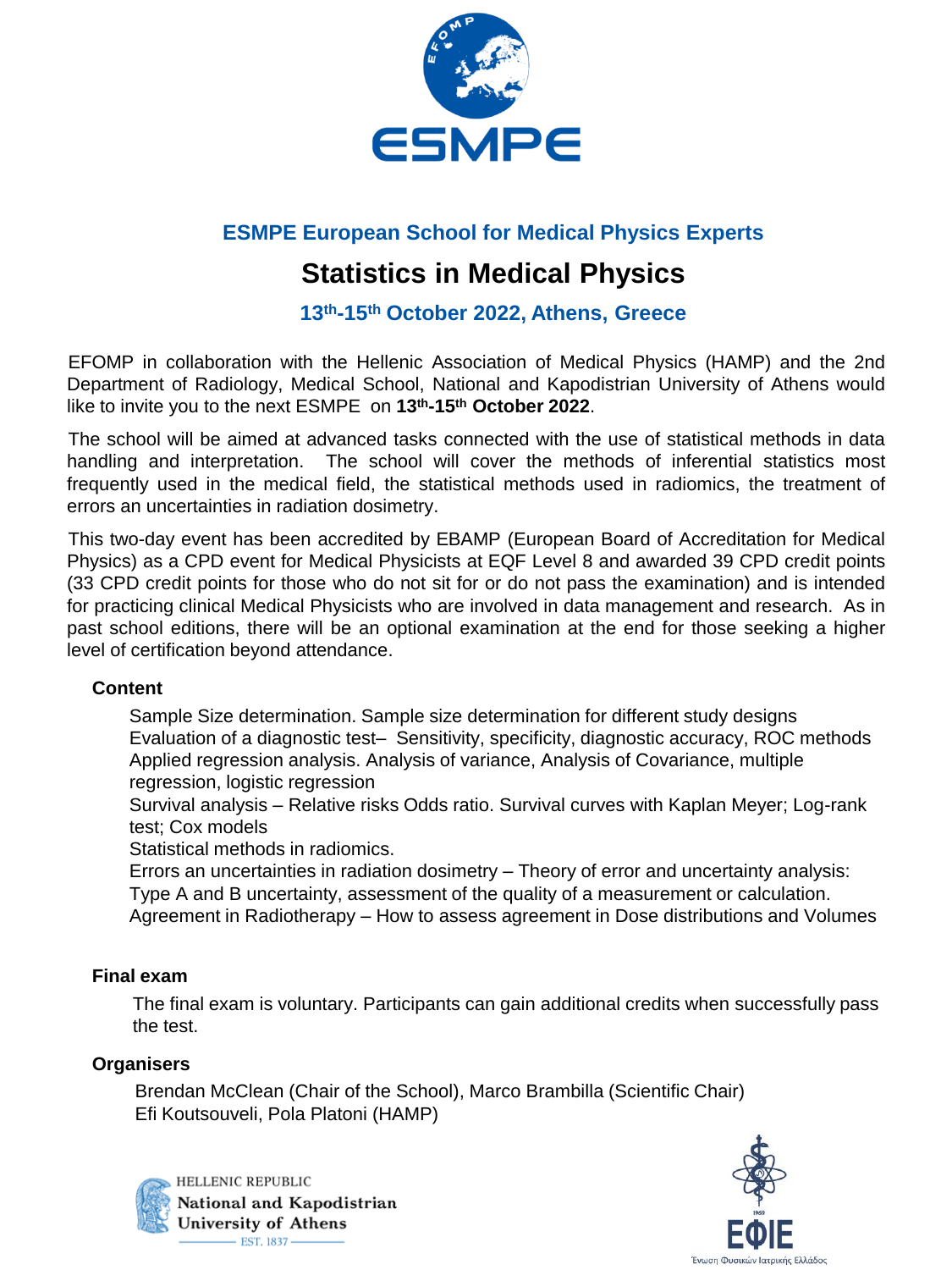

## **Faculty**

| Marco Brambilla          | University Hospital, Novara, Italy                         |
|--------------------------|------------------------------------------------------------|
| <b>Mathieu Hatt</b>      | LaTIM INSERM, Brest, France                                |
| Gianfranco Loi           | University Hospital, Novara, Italy                         |
| Renata Longo             | University of Trieste, Trieste, Italy                      |
| <b>Brendan Mc Clean</b>  | Saint Lukes Radiation Oncology Network, Dublin,<br>Ireland |
| Michael Sandborg         | Linköping University hospital, Linköping, Sweden           |
| <b>Peter Sharp</b>       | University of Aberdeen, Scotland                           |
| <b>Dimitris Visvikis</b> | LaTIM INSERM, Brest, France                                |
| Federica Zanca           | Palindromo Consulting, Leuven, Belgium                     |



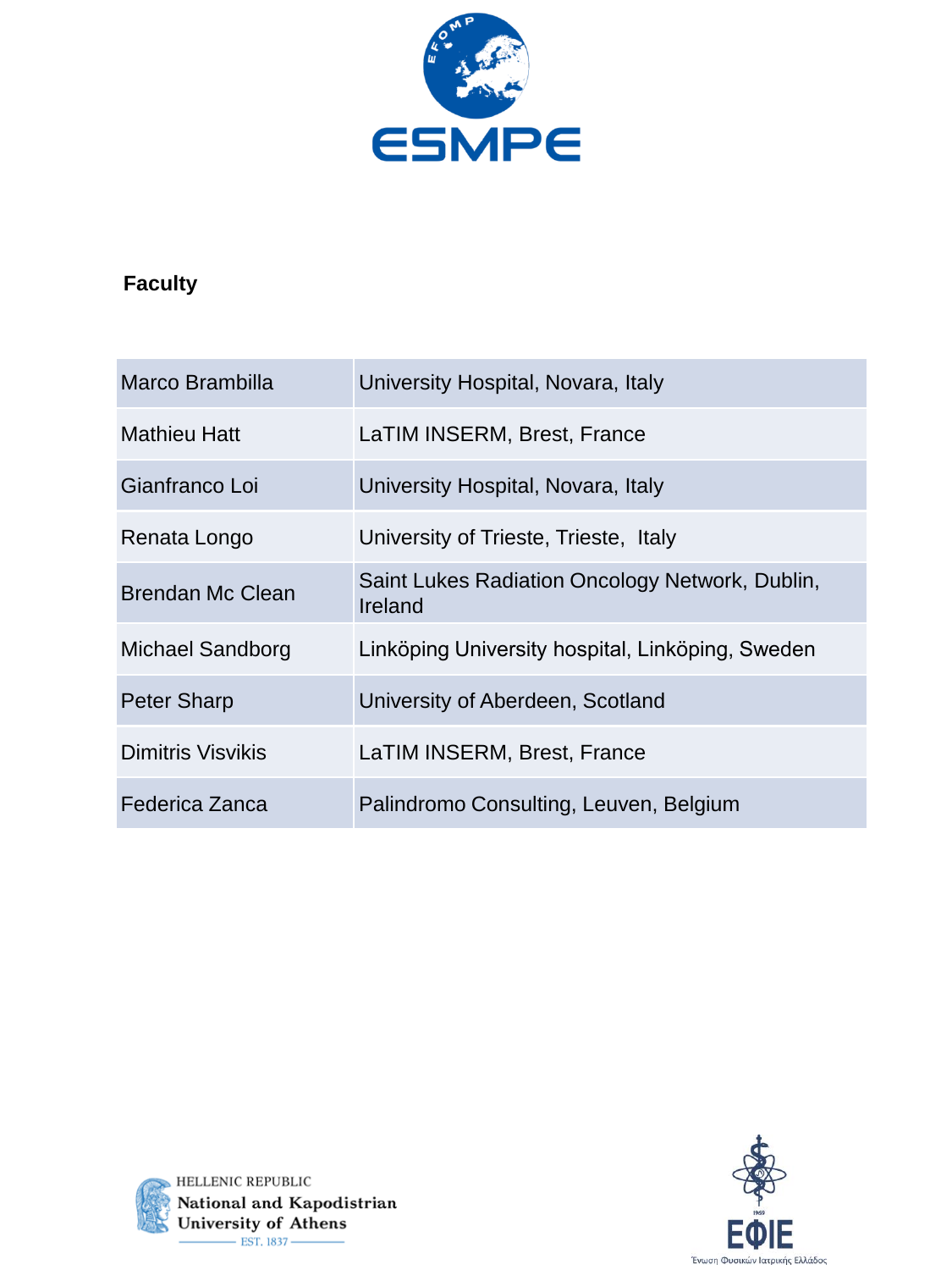

| Thursday 13th October 2022 |                                   |                                                           |                                                                                                                                                |                              |
|----------------------------|-----------------------------------|-----------------------------------------------------------|------------------------------------------------------------------------------------------------------------------------------------------------|------------------------------|
|                            | <b>Session</b>                    | <b>Title</b>                                              | <b>Description</b>                                                                                                                             | Lecturer                     |
| 8:00-9:00                  |                                   |                                                           | Registration                                                                                                                                   |                              |
| $9:00-9:15$                |                                   | Setting the scene                                         | Presentation of the ESMPE and introduction to<br>the course                                                                                    | <b>Brendan</b><br>McClean/IE |
| 9.15-10.00                 | Introduction                      | Statistics with<br>Confidence                             | How to design the experiment<br>How to analyze the data<br>How to report the data:<br>Hypothesis testing or confidence intervals?              | Marco<br>Brambilla/IT        |
| 10:00-10.30                |                                   | Coffee break                                              |                                                                                                                                                |                              |
| 10:30-11:15                | Diagnostic                        | Evaluation of a<br>diagnostic test. I:<br>Theory          | Sensitivity, specificity, diagnostic accuracy,<br>ROC, FROC, AFROC                                                                             | Federica<br>Zanca/BE         |
| 11.15-12.00                | tests                             | Evaluation of a<br>diagnostic test. I:<br>Worked examples | The practical session will focus on how to lead<br><b>ROC</b> analyses                                                                         | Federica<br>Zanca/BE         |
| 12:00-12:30                |                                   |                                                           | Question and Answer discussion on the morning<br>lectures                                                                                      | <b>All Faculty</b>           |
| 12:30-14:00                |                                   |                                                           | Lunch break                                                                                                                                    |                              |
| 14.00-14.45                | Applied<br>Regression<br>Analysis | ANOVA, ANCOVA. I<br>Theory                                | Design of the experiment. One-Way ANOVA;<br>Multiple-way ANOVA (Main effects; Factorial;<br>Repeated Measures). Analysis of Variance<br>Tables | Marco<br>Brambilla/IT        |
| 14.45-15.30                |                                   | ANOVA, ANCOVA. II<br><b>Worked Examples</b>               | The practical session will focus on how to<br>interpret the results of ANOVA/ANCOVA studies<br>lead in the field of medical physics            | Marco<br>Brambilla/IT        |
| 15:30-15:50                | Coffee break                      |                                                           |                                                                                                                                                |                              |
| 15:50-16:20                | Applied<br>Regression<br>Analysis | Logistic Regression. I<br>Theory                          | Logistic Function, Logistic Transformation; odds                                                                                               | Michael<br>Sandborg/SE       |
| 16:20-17:10                |                                   | Logistic Regression. II<br>Worked examples                | Analyzing data from visual grading experiments<br>with logistic regression models                                                              | Michael<br>Sandborg/SE       |
| 17.10-17.30                |                                   |                                                           | Question and Answer discussion on the<br>afternoon lectures                                                                                    | <b>All Faculty</b>           |
| 20:00-23:00                |                                   |                                                           | Social dinner - participants + lecturers                                                                                                       |                              |



HELLENIC REPUBLIC National and Kapodistrian University of Athens  $-$  EST. 1837 $-$ 

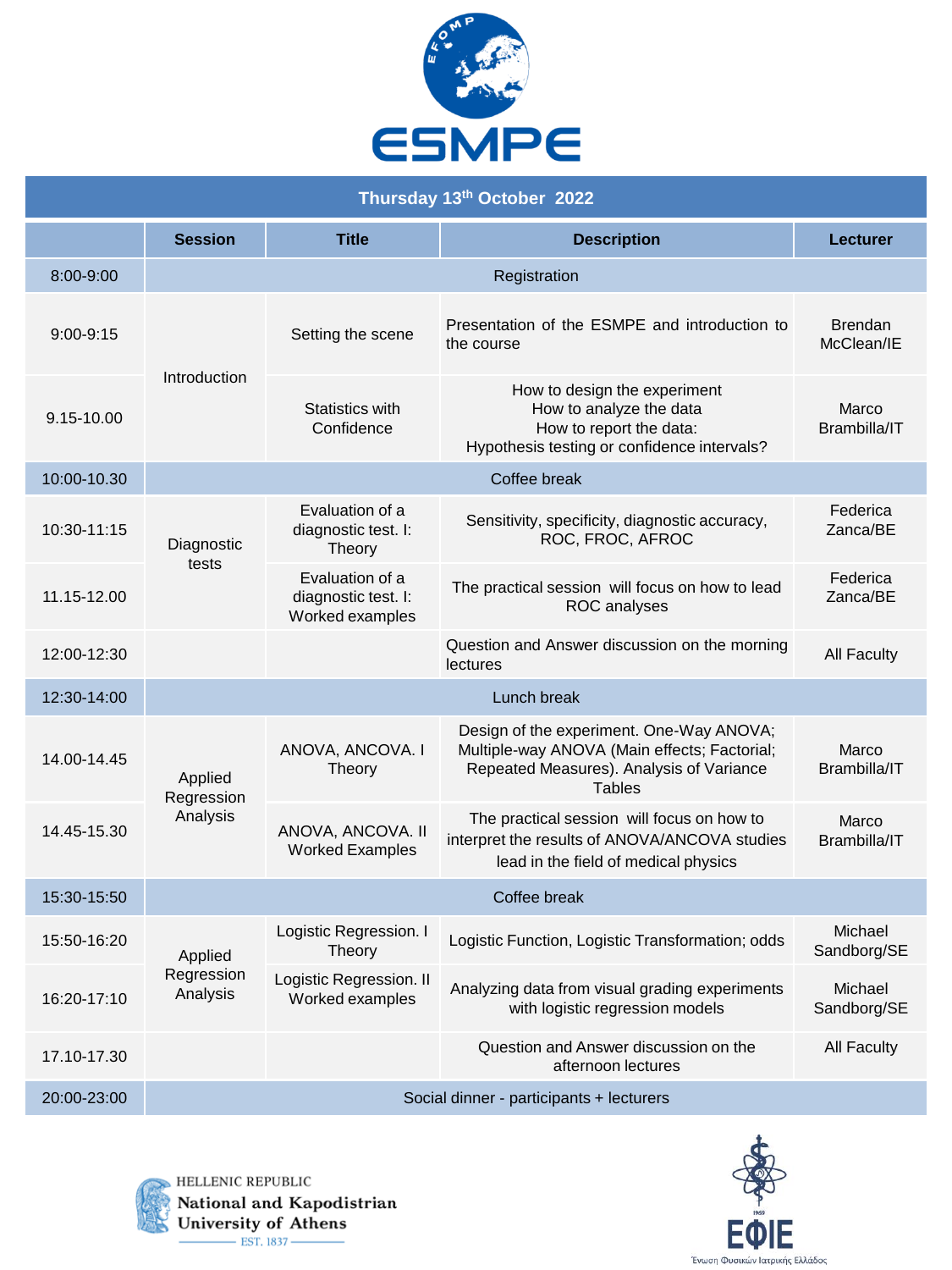

| Friday 14th October 2022 |                                        |                                                                                  |                                                                                                                                                                                                         |                         |
|--------------------------|----------------------------------------|----------------------------------------------------------------------------------|---------------------------------------------------------------------------------------------------------------------------------------------------------------------------------------------------------|-------------------------|
|                          | <b>Session</b>                         | <b>Title</b>                                                                     | <b>Description</b>                                                                                                                                                                                      | Lecturer                |
| 09:00-09:45              | Applied<br>Regression<br>Analysis      | Multiple linear<br>regression. I: Theory                                         | Selecting the best regression equation; Strategy<br>for selecting variables; Reliability with split<br>samples. Coefficient of determination,<br>Standardized regression coefficients                   | Renata Longo/IT         |
| $09:45 - 10:30$          | Applied<br>Regression<br>Analysis      | Multiple linear<br>regression. II Worked<br>examples                             | The practical session will focus how on how to<br>lead and interpret multiple regression studies in<br>the field of medical physics.                                                                    | Renata Longo/IT         |
| 10:30-10.50              | Coffee break                           |                                                                                  |                                                                                                                                                                                                         |                         |
| 10:50-11:40              | Survival<br>Analysis                   | Survival Analysis. I.<br>Theory                                                  | Relative Risks, Odds ratio, Survival curves with<br>Kaplan Meyer; Log-rank Test; Cox Models                                                                                                             | Peter Sharp/UK          |
| 11:40-12:10              |                                        | Survival Analysis. II.<br>Worked examples                                        | The practical session will focus how on to build<br>and interpret survival curves                                                                                                                       | Peter Sharp/UK          |
| 12:10-12:30              |                                        |                                                                                  | Question and Answer discussion on the morning<br>lectures                                                                                                                                               | <b>All Faculty</b>      |
| 12:30-14:00              |                                        |                                                                                  | Lunch break                                                                                                                                                                                             |                         |
| 14:00-15.00              | Statistical<br>Methods in<br>Radiomics | <b>Workflow and Feature</b><br>Categories                                        | Image acquisition. Region segmentation.<br>Features extraction. Histogram-based features<br>(first order statistics). Textural features (second<br>order statistics). Higher order statistical features | Dimitris<br>Visvikis/FR |
| 15.00-16:00              |                                        | Properties of an ideal<br>radiomics feature and<br>methodology for<br>evaluation | Test-retest data; Compare metrics through<br>different analysis pipelines; quantify and rank<br>statistical correlation between features;<br>improved models                                            | Mathieu Hatt/FR         |
| 16:00-16:20              | Coffee break                           |                                                                                  |                                                                                                                                                                                                         |                         |
| 16:20-17:00              | Statistical<br>Methods in<br>Radiomics | Challenges and<br>Limitations                                                    | Guidelines to improve the reporting quality and<br>the reproducibility of radiomics studies, as well<br>as the statistical quality of radiomics analyses                                                | Mathieu Hatt/FR         |
| 17:00-17.30              |                                        |                                                                                  | Question and Answer<br>discussion<br>on the<br>afternoon lectures                                                                                                                                       | <b>All Faculty</b>      |



HELLENIC REPUBLIC National and Kapodistrian University of Athens  $-$  EST. 1837 $-$ 

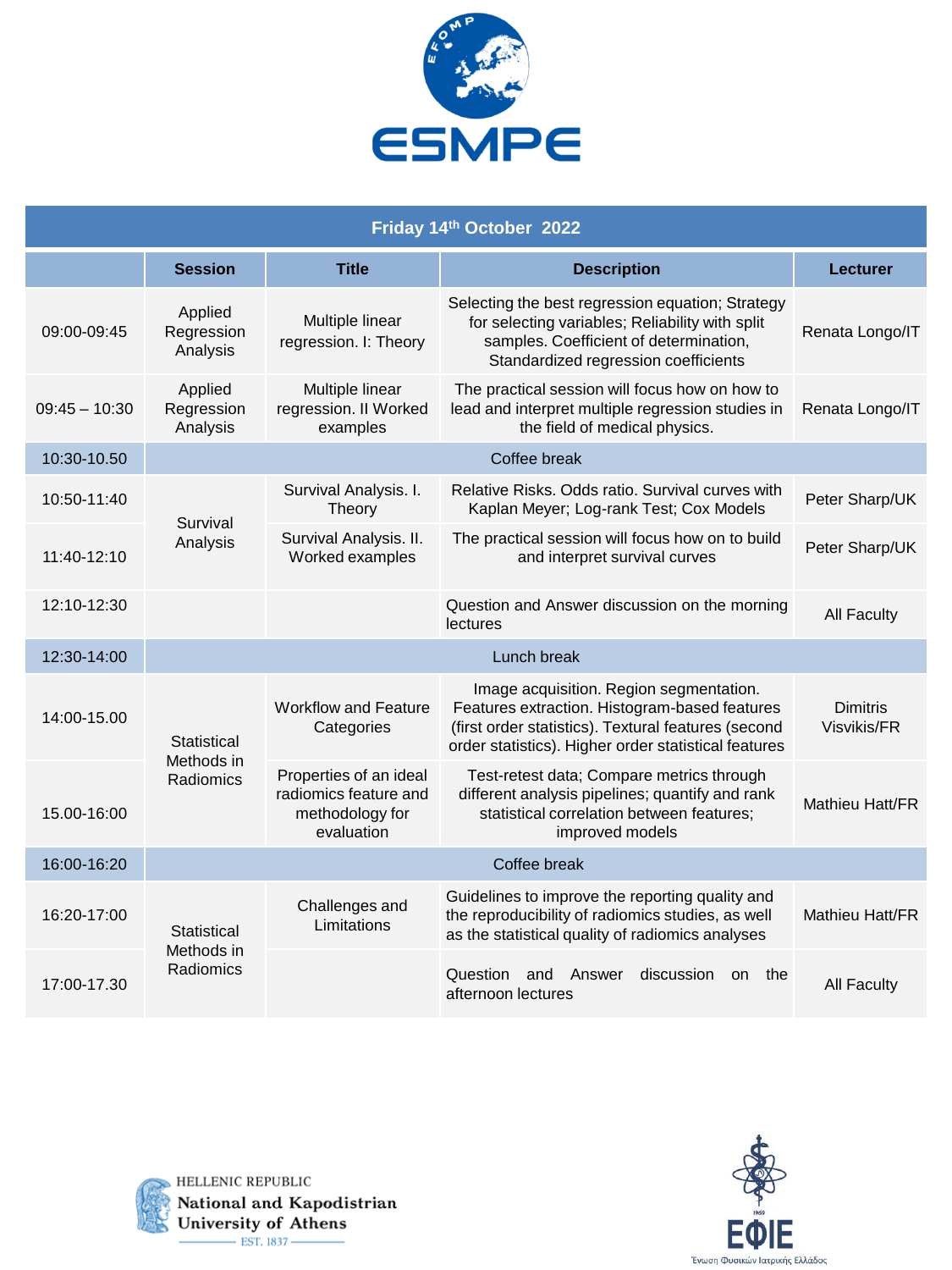

| Saturday 15th October 2022  |                                                                          |                                                                                    |                                                                                                                                                                                                                                                   |                              |
|-----------------------------|--------------------------------------------------------------------------|------------------------------------------------------------------------------------|---------------------------------------------------------------------------------------------------------------------------------------------------------------------------------------------------------------------------------------------------|------------------------------|
|                             | <b>Session</b>                                                           | <b>Title</b>                                                                       | <b>Description</b>                                                                                                                                                                                                                                | <b>Lecturer</b>              |
| 09:00-9.45                  | <b>Error</b> and<br>Uncertainty<br>analysis in<br>Radiation<br>Dosimetry | Treatment of<br>uncertainties in<br>Radiation<br>Dosimetry. I:<br>Theory           | The lecture will go through theory of error<br>and uncertainty analysis: Type A and B<br>uncertainty, Standard deviation of the<br>mean, probability density functions                                                                            | <b>Brendan</b><br>McClean/IE |
| 09:45-10:30                 |                                                                          | Treatment of<br>uncertainties in<br>Radiation<br>Dosimetry. II:<br>worked examples | The practical session will focus on the<br>assessment of the quality of a<br>measurement or calculation; the<br>quantitative comparison of results from<br>different investigators; the critical analysis<br>of measurement or calculation method | <b>Brendan</b><br>McClean/IE |
| 10:30-10:50                 | Coffee break                                                             |                                                                                    |                                                                                                                                                                                                                                                   |                              |
| 10:50-11:40                 | Agreement in                                                             | Comparing doses                                                                    | Comparing measured and calculated dose<br>distributions: distance to agreement, dose<br>difference and gamma evaluation                                                                                                                           | Gianfranco Loi/IT            |
| Radiotherapy<br>11.40-12.30 | Comparing<br>Volumes                                                     | Determining volume differences by means<br>of DICE, Hausdorff distance             | Gianfranco Loi/IT                                                                                                                                                                                                                                 |                              |
| 12:30-13:30                 | <b>Final examination</b>                                                 |                                                                                    |                                                                                                                                                                                                                                                   |                              |